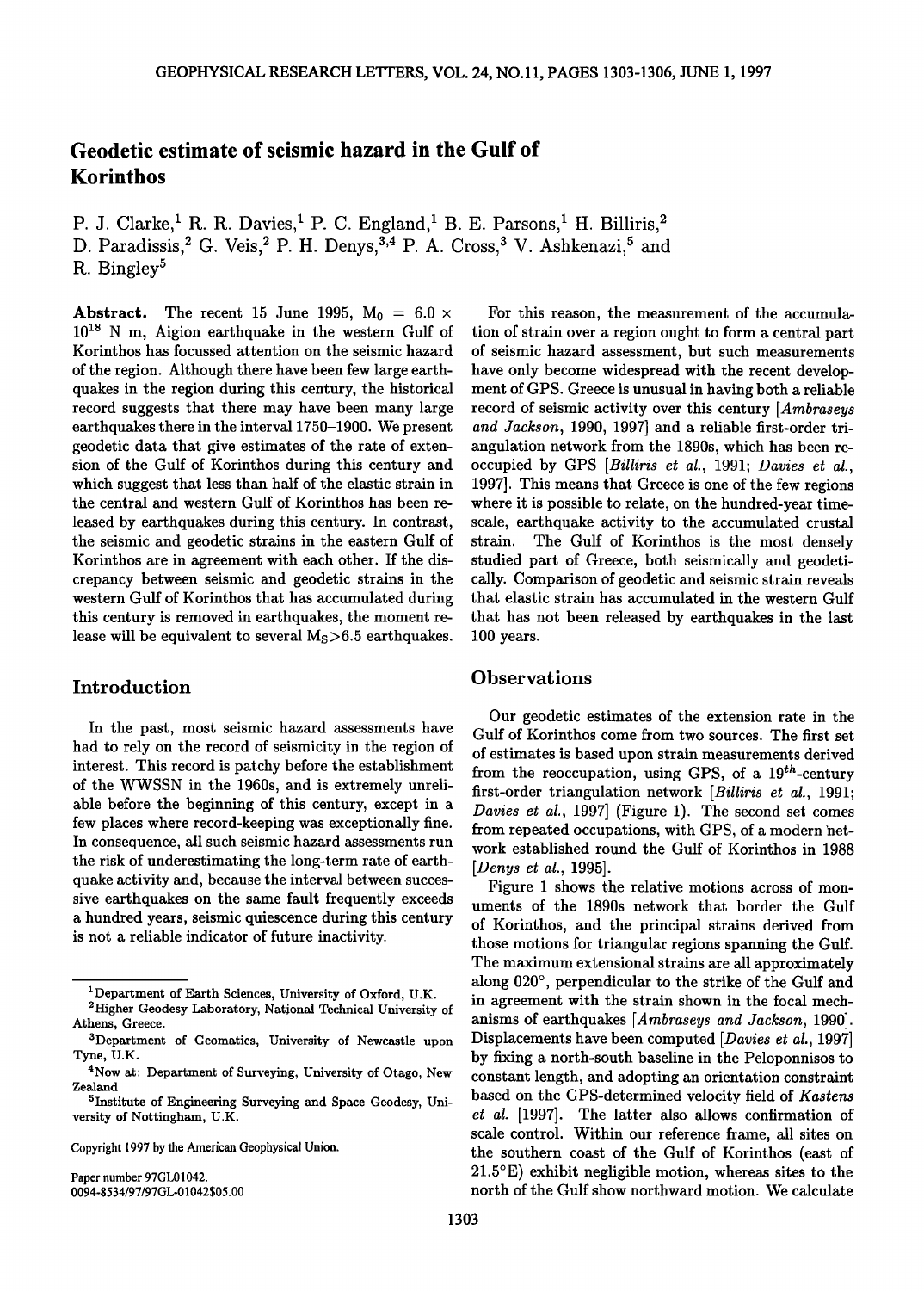

**Figure 1. Relative motions of monuments surrounding the Gulf of Korinthos that form part of the 1890s triangulation network [Davies et at., 1997]; motions are shown relative to the triangulation pillar on Panachaikon (PNCH). Cross symbols show the principal horizontal strains over triangles with vertices at these pillars; thick lines are extensional strain, with scale give by bar below. Focal mechanisms are for earthquakes during this century having Ms\_>5.8, for which the catalogue is believed to be complete [Ambraseys and Jackson, 1990]. Centres of symbols are on the epicentres of the earthquakes; symbol area is proportional to**  scalar moment  $M_0$ . Inset shows location of plot.

**the rate of opening of the Gulf by taking the compo**nent of each site displacement along 020°, and divid**ing the result by the interval (100 years) between the original triangulation (1890-1894) and its re-occupation 0.2s in 1992. The rate of opening calculated from these ob**servations varies from 11 mm  $yr^{-1}$  in the west of the Gulf to 4 mm  $yr^{-1}$  in the east (Figure 3).

These hundred-year estimates of extension rates re-<br>t to a network that extends several tens of kilometres<br>the north and south of the Gulf (Figure 1), and it<br>not clear from these measurements what fraction of fer to a network that extends several tens of kilometres to the north and south of the Gulf (Figure 1), and it is not clear from these measurements what fraction of the strain may have accumulated in the regions outside  $\frac{1}{8}$ <sup>01</sup><br>the Gulf itself. For this reason we make a second estithe Gulf itself. For this reason we make a second esti**mate of the rate of extension across the Gulf from the modern network, which includes sites very close to the**  coasts of the Gulf. This network as a whole was occu**pied in 1991 and 1993; monuments used in this study were also occupied in late June and/or October 1995, and in May 1996. All campaigns were carried out entirely with dual-frequency receivers, and processed using version 3.4 of the Bernese GPS processing software**  [Rothacher et al., 1993]. Coordinate repeatability generally improves in precision at successive epochs, re**flecting the improved satellite configuration and longer occupation times, and averages 7 mm.** 

**Temporally-uniform site velocities are calculated by applying whole-network translations at each epoch, such that the deviation of each site's epoch-to-epoch displacement from that due to constant velocity over the** 

sense. During the translation estimation, the velocities of the northern Peloponnisos sites are constrained<br>to be zero. The fit of baseline length changes (Fig**interval 1991 - 1996 is minimised, in a least-squares sense. During the translation estimation, the velocities of the northern Peloponnisos sites are constrained ure 2) shows that the relative G PS positions at each epoch change smoothly and so the data are compatible with this treatment. Coordinates obtained after 15 June 1995 have had a correction applied to remove the elastic co-seismic effects of the Aigion earthquake after**  the model of *Bernard et al.* [1997]; this only has signif**icant effect on three sites.** 

> **Extension rates are calculated as the velocity com**ponent along 020°, as before. Despite the short times**pan, the modern network shows extension rates across the Gulf of Korinthos that are in remarkable agreement with the hundred-year estimates (Figure 3). This result is important in showing that short-term (a few years) measurements of strain may be representative of crustal strain over a period that is comparable with the repeat time of earthquakes.**

> **The rates do not depend on whether sites are located close to the coast, or well to the north, so we conclude that the deformation is predominantly localised within the Gulf. We divide the Gulf into two sections on the basis of our geodetic measurements. Between 21.9øE and 22.5øE, the rate of opening is defined by nine mea-**



**Figure 2. Baseline (geodesic) length changes between Central Greece Network sites around the Gulf of Ko** $r$  rinthos, 1991 - 1996. Error bars are  $\pm 1\sigma$ . The best **weighted linear fit to each set of baseline length observations is also shown.**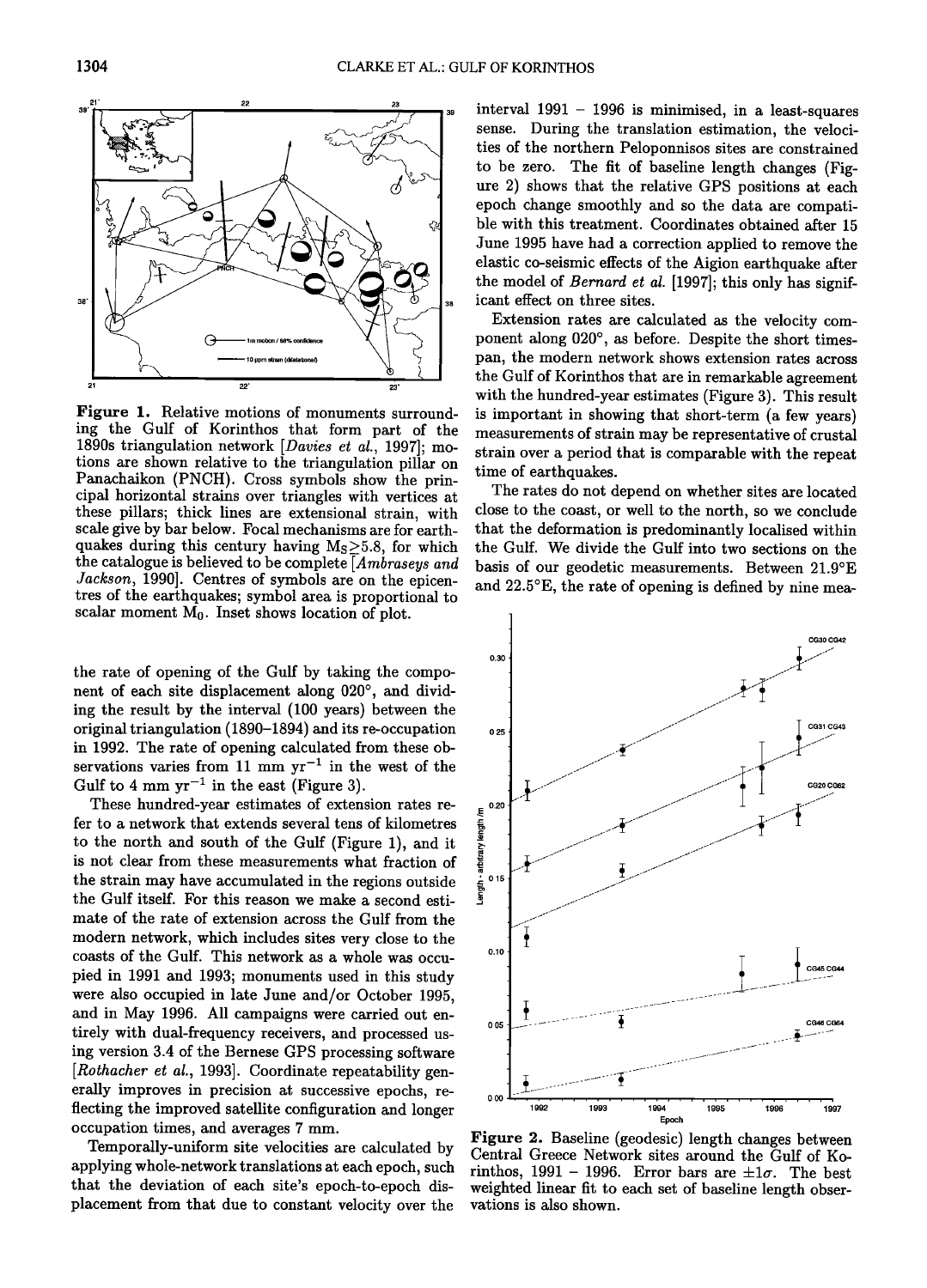

**Figure 3. Rate of opening of the Gulf of Korinthos as a function of eastward distance along its length. Filled circles show measurements over the period 1991-1995, and open squares show measurements over the period**  1892-1992. Error bars are  $\pm 1\sigma$ .

surements averaging  $12.7 \text{ mm yr}^{-1}$ . The rate of opening **in the eastern Gulf of Korinthos, between 22.5øE and 23.1øE, is defined by eight measurements of baseline**  length changes averaging  $6.4 \text{ mm yr}^{-1}$ .

## **Comparison between geodetic and seismic strains**

**We use the moment tensor- strain tensor relationship of Kostrov [1974] to express the seismicity over the last century in the eastern and western Gulf of Korinthos in terms of the equivalent rate of extension. We divide the Gulf into two sections along its length as above, the length along strike of each section being 56 km. The vertical dimension of the region is given by the thickness of the seismogenic layer. All large crustal earthquakes**  in the region nucleated in the upper  $10 - 15$  km of the **crust [Taymaz et al., 1991], so we take values of 10 km and 15 km for this quantity.** 

The shallow earthquakes of  $M_s \geq 5.8$  that have oc**curred in the Gulf of Korinthos during this century are listed in Ambraseys and Jackson [1997]; this catalogue**  **is thought to be complete, and the focal mechanisms of all earthquakes since 1970 have been constrained by waveform modelling [Ambraseys and Jackson, 1990; Taymaz et al., 1991; Jackson et al., 1992]. For earthquakes earlier than this time, the moments are less well determined, because of uncertainties in converting to M0 from the Msdeduced from felt intensities. We have calculated scalar moments both from the local relation**  between M<sub>0</sub> and M<sub>S</sub>[*Ekström and Dziewonski*, 1988], **and from the global relation, which almost certainly overestimates the moments of earthquakes of this re**gion [Ekström and England, 1989; Jackson and McKen**zie, 1988a; Ambraseys and Jackson, 1990]. The differ**ences between the two estimates of  $M_0$  is always less **than 30%. Even for the events constrained by waveform modelling, there is uncertainty in the moments. In order to estimate the maximum moment release for the earthquakes in the Gulf during this century, we use M0 calculated from the global relation, for earthquakes before 1970; following Ambraseys and Jackson [1990], we allot a further 40% uncertainty to the moments of all earthquakes.** 

**With these assumptions, the seismic estimates of**  rates of extension are  $3\pm1$  mm yr<sup>-1</sup> across the west $ern$  Gulf of Korinthos (Table 1), and  $4\pm1$  mm  $yr^{-1}$  in **the east, for a 15 km thick seismogenic layer. These rates should be compared with the actual measured**  rates of  $13\pm1$  mm yr<sup>-1</sup> in the west, and  $6\pm1$  mm yr<sup>-1</sup> **in the east. The rate of extension across the Xylokastro**  Fault (38.1°N, 22.5°E) is estimated to lie between 7 and **16 mm yr -x [Armijo et al., 1996].** 

## **Implications for seismic hazard**

The total moment release by earthquakes of  $M<sub>S</sub>$   $\geq$  5.8 **during this century in the Gulf of Korinthos is**   $42\pm16 \times 10^{18}$  N m, if the global estimates of scalar moment are assumed, or  $37\pm15 \times 10^{18}$  N m, if the local **estimates are used (Table 1). Geodetic measurements show that the Gulf is opening at an average rate of**  13 mm  $yr^{-1}$  in the west and 6 mm  $yr^{-1}$  in the east **(Figure 3). If all this strain had been released in earthquakes during this century, then the moment release** 

**Table 1.** Comparison between seismic and geodetic extension rates for regions west and east of 22.5°E.

|              | $\Sigma M_0$ | $\Sigma M_0$<br>Ð | $\Sigma M_0^{\rm max}$ c | $M_e$ <sup>d</sup>    | $u_{15}$                 | $u_{10}$                     | $u_a$                           | $M_{\bm{g}}$             |
|--------------|--------------|-------------------|--------------------------|-----------------------|--------------------------|------------------------------|---------------------------------|--------------------------|
| West<br>East | 15<br>22     | 18<br>24          | 25<br>29                 | $16\pm 6$<br>$21\pm8$ | $3 + 1.2$<br>$4 \pm 1.6$ | $4.5 \pm 1.8$<br>$6.0 + 2.4$ | $12.7 \pm 1.0$<br>$6.4 \pm 1.0$ | (47)<br>70<br>35<br>(24) |

<sup>a</sup>Summed scalar moment release according to local  $M_s - M_0$  relationship.

<sup>b</sup>Summed scalar moment release according to global  $M_s - M_0$  relationship.

 $\frac{P}{2}$ Extension rates calculated from  $M_e$ , with 15 km and 10 km-thick seismogenic layers respectively.

<sup>f</sup> Measured geodetic extension rate (averaged from Figure 3).

**g Summed moment release during this century expected if all measured extension rate had been released in earthquakes, for 15 km and 10 km (in parentheses) seismogenic layer thickness.** 

All moments are in units of  $10^{18}$  N m.

**CMaximum scalar moment release calculated by adding 40% to moment release calculated from global relation.** 

**aExtensional eigenvalue of tensor formed by summing moment tensors of earthquakes. Uncertainty represents 40% of**   $M_e$  (see text).